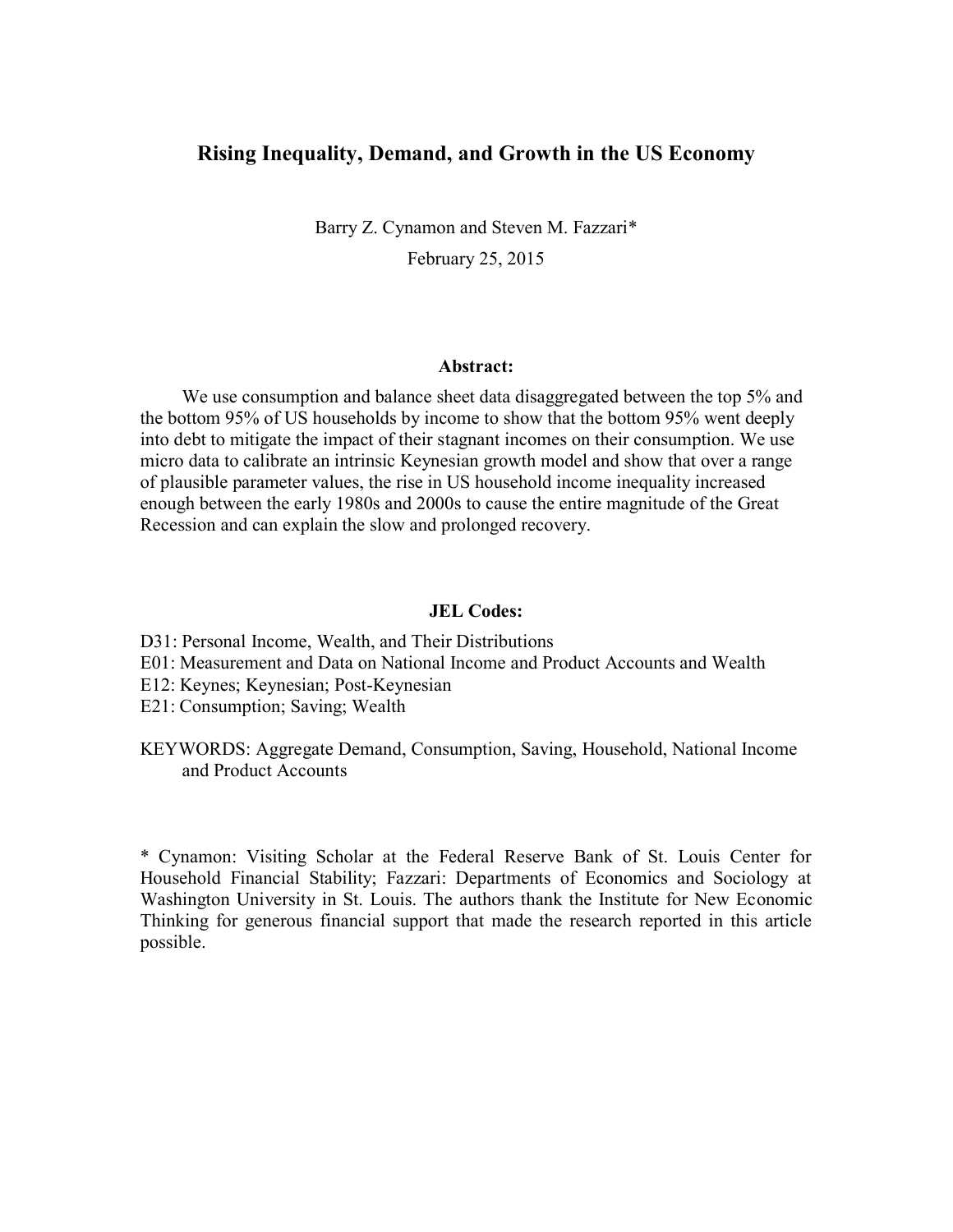Economic inequality has risen substantially in many developed economies for several decades. In the US, the primary focus of this article, top income shares began to rise around 1980 after several decades of stability. This trend impacts the future of mature capitalism along multiple dimensions. Perhaps the most obvious of these, and likely the most politically potent, is social justice in an economy that increasingly operates to serve the interests and desires of the affluent. Other concerns arise about social costs imposed by rising tensions among citizens as the economic differences between them expand.

This paper focuses on another dimension of rising inequality, its effects on demand generation. Economic models, going back at least to Kalecki (see Hein, 2014, chapter 5 for a survey and extensive references), have explored the demand drag caused when a greater share of aggregate income accrues to groups that spend a smaller proportion of their income. Empirical evidence that this phenomenon has actually affected modern economies with rising inequality is rather thin, however. In our recent research (Cynamon and Fazzari, 2015a), we explore this issue in the US context. We conclude that rising inequality did indeed play a central role in the financial dynamics of the household sector that led up to the Great Recession. We argue that historically elevated income inequality helps to explain the remarkably slow recovery of consumer spending since the trough of the Great Recession. These results largely support the implications of models in which upward redistribution slows the economy, as seen in the slow rebound of aggregate output and employment in the US. But a complete historical understanding of these events requires us to link redistribution with the dynamics of the household balance sheet, because household borrowing postponed the full brunt of inequality-induced demand drag for decades prior to the Great Recession.

The discussion to follow puts evidence from our earlier work into a somewhat broader context and extends it in a variety of ways to make the argument that rising income inequality is now a significant barrier to economic growth and full employment in the US economy. Because the US is an important engine of the global economic system, along with the fact that there are parallel phenomena operating in other mature economies, the perspective presented here is also relevant for much of the world outside of US borders.

### **Demand and Growth Beyond the Short Run**

Our interpretation of recent macroeconomic trends in the US household sector follows from a macroeconomic perspective in which growth requires two structural features that evolve separately, at least to an important extent. First is the supply side, the resources and technology that give the economy the potential to produce an expanding volume of goods and services. Rising supply is a necessary condition for growth, at least implicitly, in any macroeconomic theory, mainstream or otherwise. Where we part company with almost all mainstream growth theory is to assert that supply-side growth is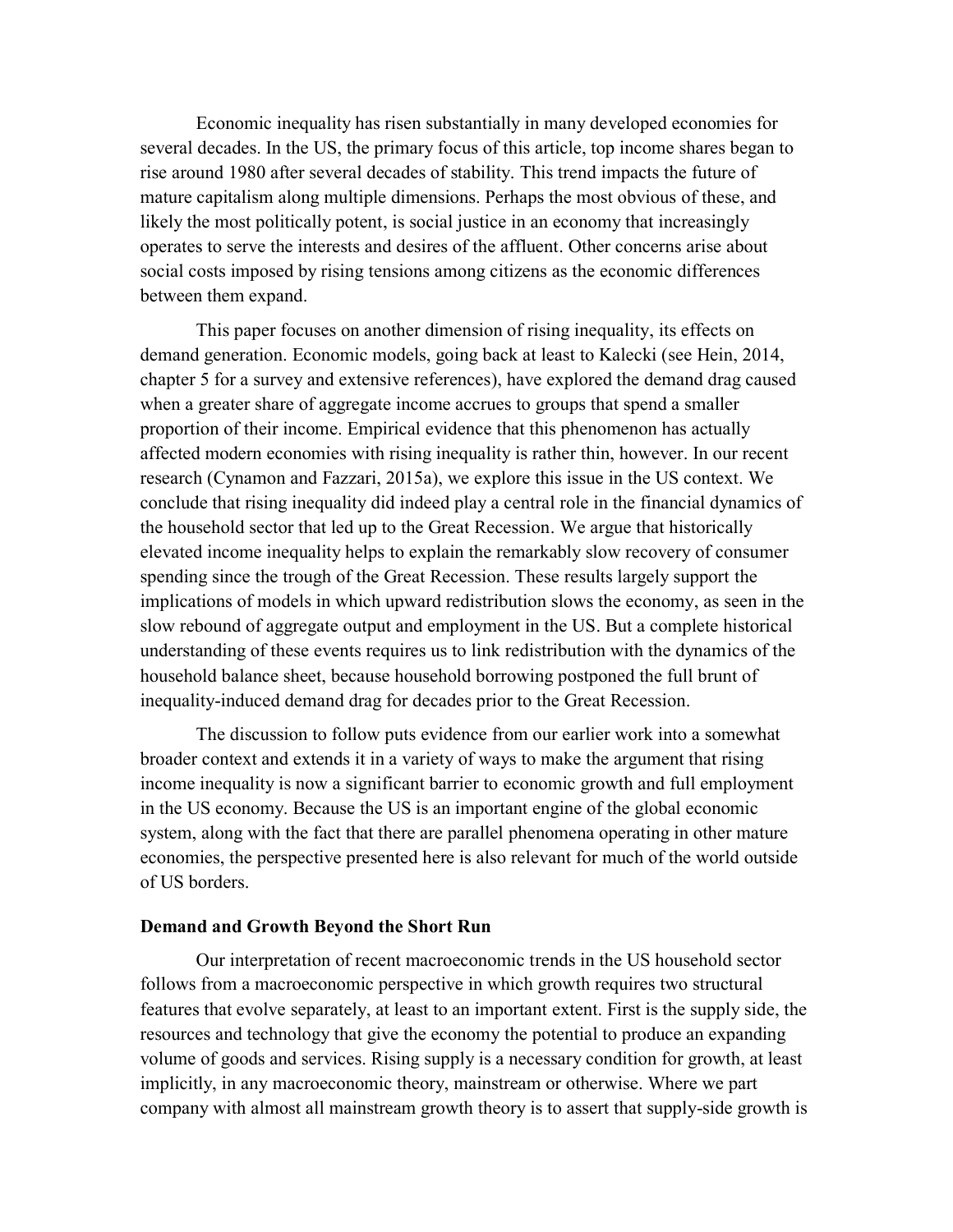not *sufficient* to realize rising standards of living, and at least an approximation to full employment, because the ability of business to sell its supply-determined potential output is not automatic. What we call the demand generation process is a second structural pillar of growth that has an independent impact on output and employment. A weak demand generation process can keep the economy below its potential output path indefinitely.<sup>1</sup>

The theoretical perspective that we employ differs from so-called "New Keynesian" theory in which demand shocks affect output and employment in the short run only. Over horizons exceeding a small number of years, real effects of demand shocks in these models converge to zero, typically through the channels of nominal adjustment or enlightened monetary policy. We are skeptical about the effectiveness of these channels. Theoretical and empirical research shows how disinflation and deflation can be destabilizing, especially in modern economies with substantial nominal debt contracts.<sup>2</sup> We doubt that monetary policy can effectively eliminate demand constraints both because of the zero-lower bound for nominal interest rates and the likelihood that attempts to stimulate persistently stagnant demand with low interest rates will create unsustainable borrowing trends that ultimately result in financial instability (see Summers, 2014). For these reasons, the strength or weakness of the demand generation process can affect the path of the economy beyond the textbook "short run" of mainstream macroeconomic models.

The long-run effects of demand generation on economic growth have been extensively discussed in heterodox macroeconomic research (see Setterfield, 2010 and Lavoie 2014, chapter 6 for recent contributions with extensive references). But long-run growth paths are almost exclusively supply-driven in mainstream macroeconomics. Nonetheless, recent experience has begun to reveal cracks in the supply-side hegemony of mainstream growth models. In a 2013 address to the IMF, Laurence Summers resurrected the term "secular stagnation" (originally coined by Alvin Hansen). Summers (2014a,b) describes the US economy since the Great Recession as persistently below its potential due to insufficient demand. In our words, this perspective argues that demand generation constrains the economy beyond the short run. Similar ideas have been expressed by prominent economists such as Paul Krugman and Joseph Stiglitz.

<sup>&</sup>lt;sup>1</sup> There are undoubtedly many ways in which the dynamics of the supply side and demand side are linked. For example, a strong demand side leads to higher capacity utilization that stimulates capital formation and R&D which both affect the supply side. Alternatively, technological innovation of a desirable consumer product could stimulate demand growth. Our main point here is that demand generation is independent of the supply side to a large enough extent that demand can constrain output and employment growth below a supply-determined growth path, which should not be interpreted as denying important linkages between supply and demand.

<sup>&</sup>lt;sup>2</sup> A summary of this research appears in Fazzari et al. (1998). See Palley (2008) for a more recent contribution.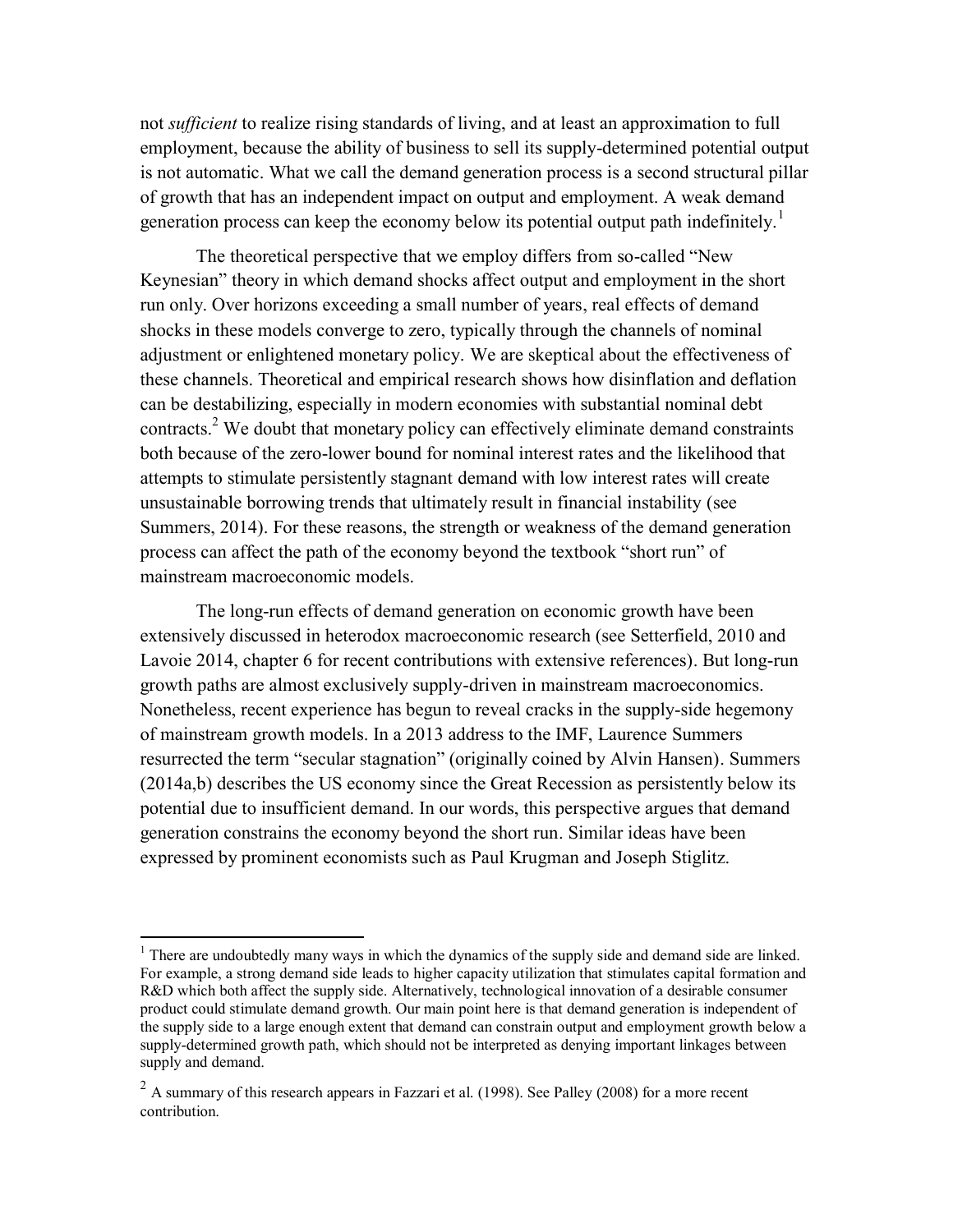We have come to call this theoretical perspective the *intrinsic* Keynesian model. We argue that Keynesian demand constraints in mature capitalism are not just temporary deviations from a supply-determined growth path but that Keynesian demand effects can limit output and employment by the very nature of the way that monetary economies operate. It is from this perspective that we explore the implication of rising inequality.

To connect inequality in the distribution of income across households to aggregate demand, we need to analyze the demand forthcoming from the household sector. For those familiar with the US National Income and Product Accounts (NIPA), this objective suggests that the relevant macroeconomic series is personal consumption expenditures (PCE). But on a deep dive into the definition of PCE we have found major deviations between PCE and the concept of demand from the household sector as household cash expenditure that motivates production and employment. PCE includes an extensive set of items that do not represent household cash expenditure. An example of an imputed expenditure is implicit rent that homeowners who occupy their houses are assumed to pay to themselves. An example of cash expenditure not coming from households is spending on medical care paid for by third parties, typically the government or employer-provided health insurance. In addition, construction of new and renovation of existing owner-occupied homes, a critical source of demand arising from the household sector, is excluded from PCE and combined with business investment instead in the NIPA accounts. In Cynamon and Fazzari (2015b) we document these items, and many more, in detail for the entire household sector. We adjust the NIPA PCE measure to arrive at what we define as adjusted household demand that represents the actual cash spending under the control of the household sector. To the extent that rising household income inequality has macroeconomic effects through intrinsic Keynesian demand channels, it is best captured in the aggregate by this new variable.

Figure 1 presents a central motivating fact for the analysis in this article. It shows US real adjusted household demand from 2000 to 2013. The dashed line is the peak-topeak growth trend of adjusted household demand from 2000 to 2006 extended through 2013. As the figure shows, household demand sector conformed closely to the trend between 2000 and 2006, even during the recession year of 2001 and slow recovery of 2002 and 2003. But prior to the official beginning of the Great Recession in 2007, our adjusted household demand series drops well below the trend (3.1%). In 2008 and 2009 household demand collapses until it is 16.4% below the previous trend by 2009. The US recovery begins in mid 2009 and this recovery is usually portrayed as strong in comparison to other developed countries. Yet our measure of household demand does not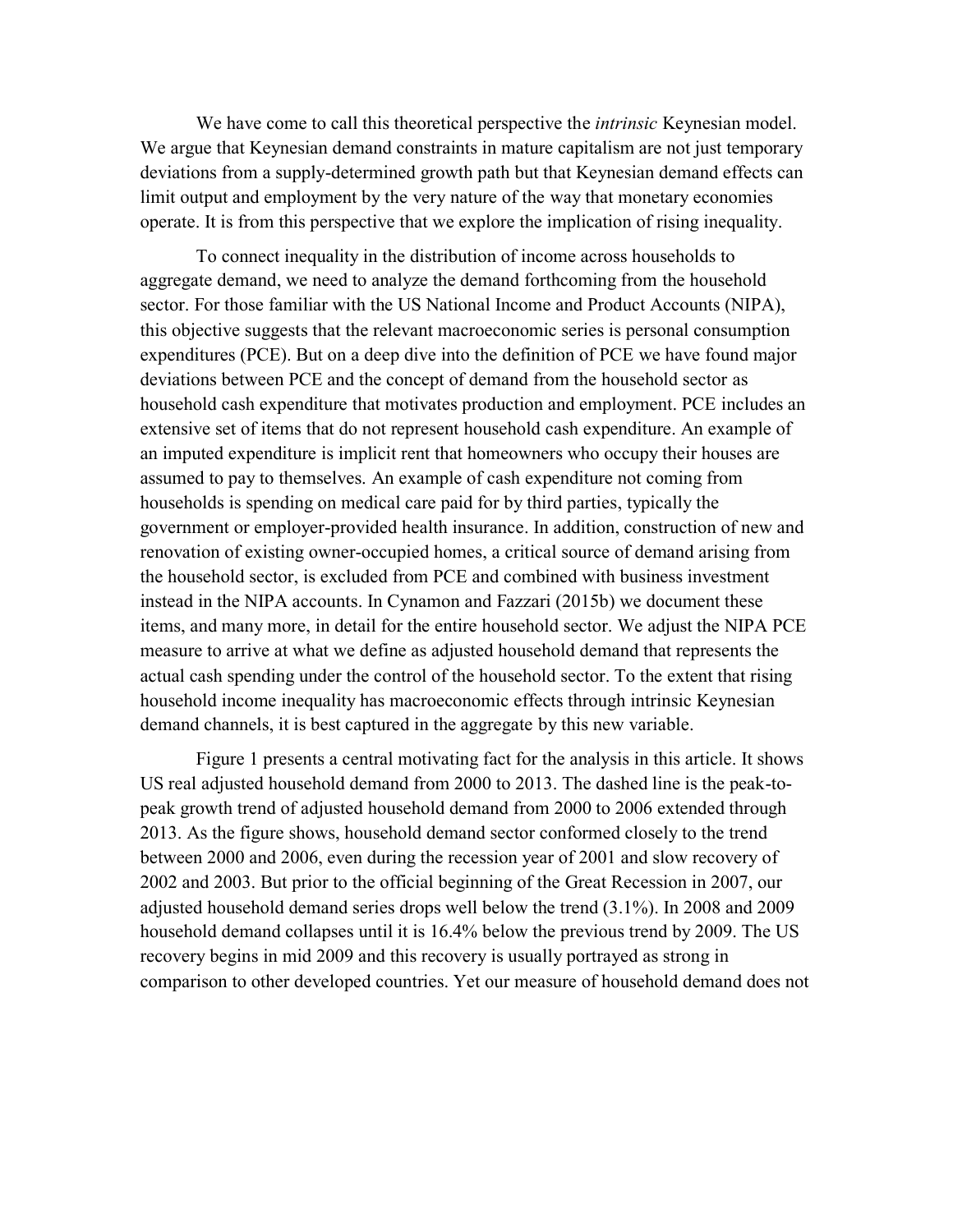catch up with the trend. Indeed, by 2013 household demand is a bit further below the trend  $(17.5\%)$  than it was at the trough of the recession.<sup>3</sup>



**Figure 1 – Real Adjusted Household Demand and Pre-Recession Trend**

The gap between the trend in real adjusted household demand and its actual level from 2008 onward represents a huge drag on the US economy, and it is indeed the case that GDP also fell much below the pre-recession trend and remains there as of this writing in early 2015. Of course, a simple trend does not capture subtle structural features of the demand generation dynamics of the US household sector prior to the Great Recession. But it does summarize the household demand growth that was necessary after 2000 to restore the economy to at least an approximation of full employment by  $2006$ .<sup>4</sup>

It is common to see arguments that US household demand was, at least in some sense, excessive and unsustainable prior to the Great Recession. We agree that financial conditions and balance sheet trends in the household sector were unsustainable (we make such arguments explicitly in Cynamon and Fazzari 2013, also see Palley 2002, Dutt 2006,

<sup>&</sup>lt;sup>3</sup> Somewhat different conclusions follow if one use the real NIPA PCE measure of the household sector as a proxy for household demand.. Real NIPA PCE is just 0.8% below its 2000-2006 growth trend in 2007. In 2009 real PCE is 12.1% below trend and it recovers more quickly, to 8.6% below trend by 2013.

 $4$  The US civilian unemployment rate reached a long-term minimum of 3.8% in April of 2000 before rising in the 2001 recession. It recovered to a minimum of 4.4% in early 2007. Therefore, while we agree with authors like Tcherneva (2012) that the US labor market faced significant barriers to full employment even before the Great Recession, labor market conditions in 2006 and early 2007 were nearly as good as they had been in many decades, at least statistically.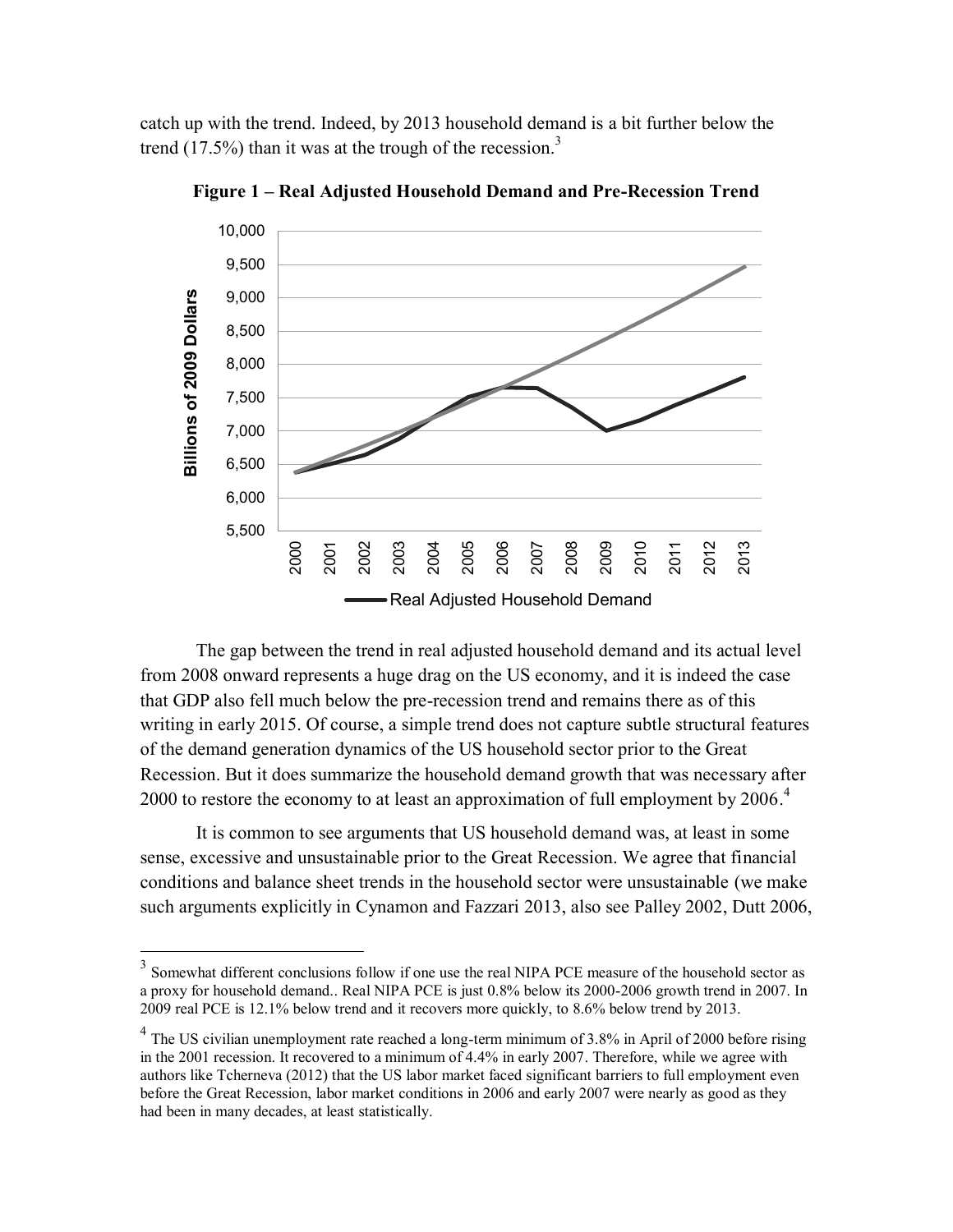Barba and Pivetti 2009, and Setterfield and Kim, 2014), but we do not accept the view that the *total volume* of US household demand was excessive in 2006 and 2007. None of the typical signs of an overheated demand boom were evident. Inflation was tame; interest rates were low; wage growth was slow, even stagnant, over much of the population. The employment-population ratio was rising modestly by the middle 2000s, but it remained well below its early 2000 peak. There is no evidence that the US demand was outstripping supply. We agree with Summers (2014b, page 31) who writes that it "would not be right to say either that growth was spectacular or that the economy was overheating" in the years prior to the Great Recession. Furthermore, Summers clearly explains the distinction between household spending that was financed in an unsustainable way and a total volume of spending that was excessive: "Imagine that US credit standards had been maintained, that housing had not turned into a bubble, and that fiscal and monetary policy had not been stimulative [between 2003 and 2007]. In all likelihood, output growth would have been manifestly inadequate because of an insufficiency of demand." The US economy needed the trend growth of household demand it actually had from 2000 through 2006.

Aggregate evidence supports the view that insufficient demand held the US economy back well after the disastrous collapse of 2008 and 2009. When the severity of the Great Recession became broadly recognized, many forecasters predicted a quick rebound of the economy, citing research that deep recessions are typically followed by strong recoveries. But this was not the case. Annualized growth of real GDP from the trough of the Great Recession in the second quarter of 2009 through the fourth quarter of 2014 (22 quarters) was 2.3%. Following the troughs of *much* milder recessions in the first quarter of 1991 and the third quarter of 2001, annualized growth for the next 22 quarters was substantially higher, 3.3% and 2.8% respectively. It took 77 months from the beginning of the recession in December, 2007 for the number of jobs (payroll employment) to once again reach the pre-recession level, much longer than in any other postwar recession. The civilian employment-population ratio fell 5.2 percentage points during the recession (from its peak in December, 2006 to a trough in June 2011) but recovered just 1.0 percentage point through December, 2014. We connect this weak performance with a stagnant demand generation process. Why was demand growth so sluggish in this period? The main point of this article is that the answer to this question relies to an important extent on the rise of income inequality in previous decades, ,as we now discuss.

## **Rising Income Inequality and the US Demand Gap**

The dramatic rise of income inequality in the US is well known. In Cynamon and Fazzari (2015a, hereafter referred to as CF) we focus on the income share of the top 5% of the personal income distribution, with income defined before taxes and including realized capital gains. According to the World Top Incomes Database, this share was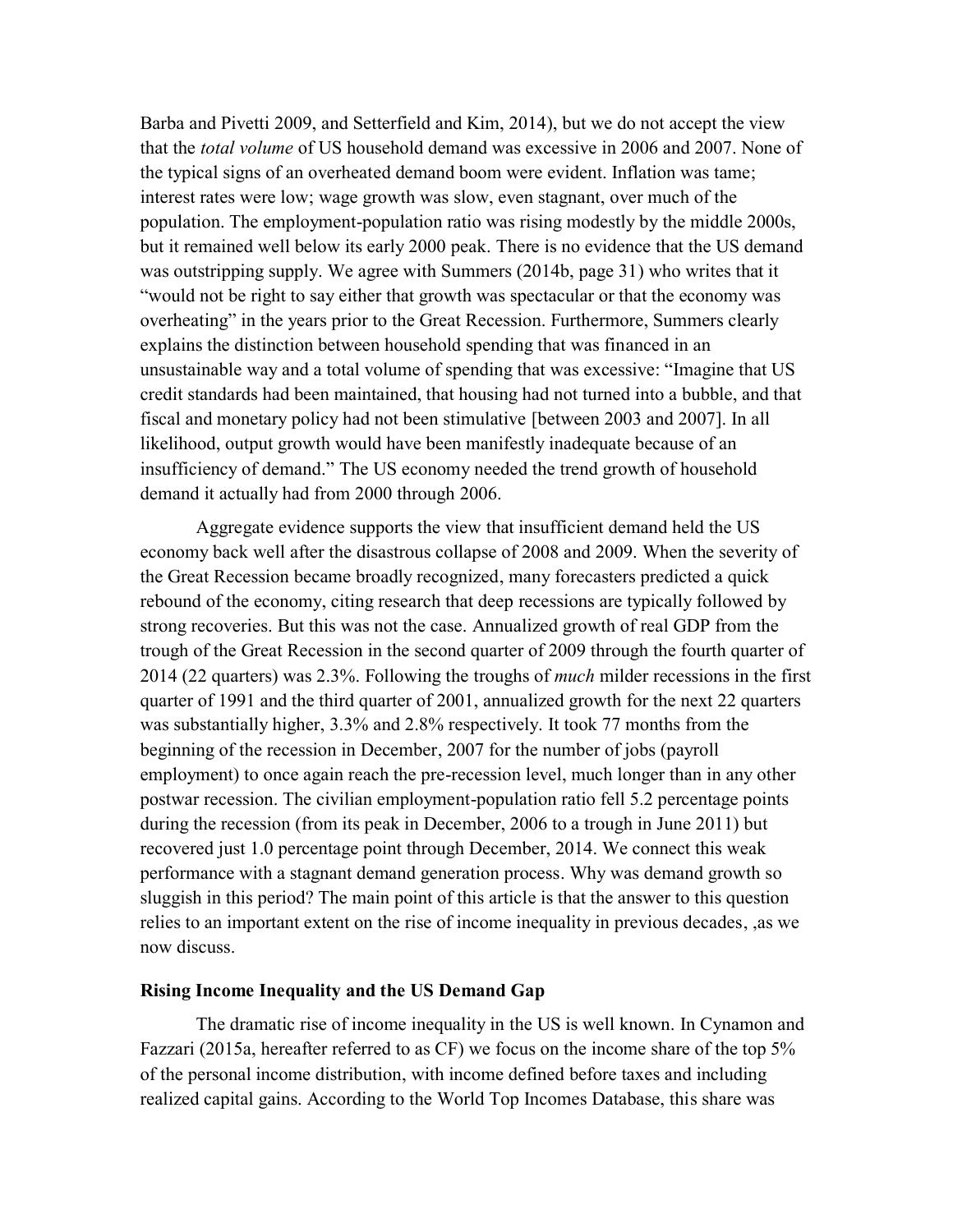remarkably stable between 1960 and 1984, fluctuating between 22% and 24%. It began to rise significantly in the early 1980s, reaching 39% by 2009 before receding a bit in the immediate aftermath of the Great Recession to  $36\%$ <sup>5</sup>

These historical trends could create demand drag for at least two reasons. First, it seems likely that propensities to consume out of after-tax income are lower for highincome households. If more of the economy's income flows into the hands of the affluent, then the average propensity to consume for the economy as a whole will fall. Second, marginal tax rates are higher for higher income groups.

Despite these fairly clear implications of rising inequality for demand generation, a casual look at empirical evidence suggests a problem with the timing of this basic story. When income inequality in the US began to rise around 1980s, the ratio of aggregate household demand to disposable income did not decline. Figure 2 shows the ratio of our adjusted cash flow measures of household demand to disposable income. This ratio was volatile in the 1980s and early 1990s with no clear trend; it stabilized in the late 1990s and early 2000s at a rather high level by historical standards; and it then spiked upward in the last phase of the recent housing boom from 2004 through 2006. What this demand ratio *did not* do was decline when income inequality began to rise in the early 1980s (the decline evident from 1980 to 1982 was clearly the temporary result of the deep recession that bottomed out in the summer of 1982). It may seem that rising income inequality did not constrain household demand at all if demand as a share of cash income did not decline for decades after income inequality began to rise.

 $<sup>5</sup>$  High incomes tend to be more volatile over the business cycle than the rest of the income distribution,</sup> especially if the income measure includes realized capital gains.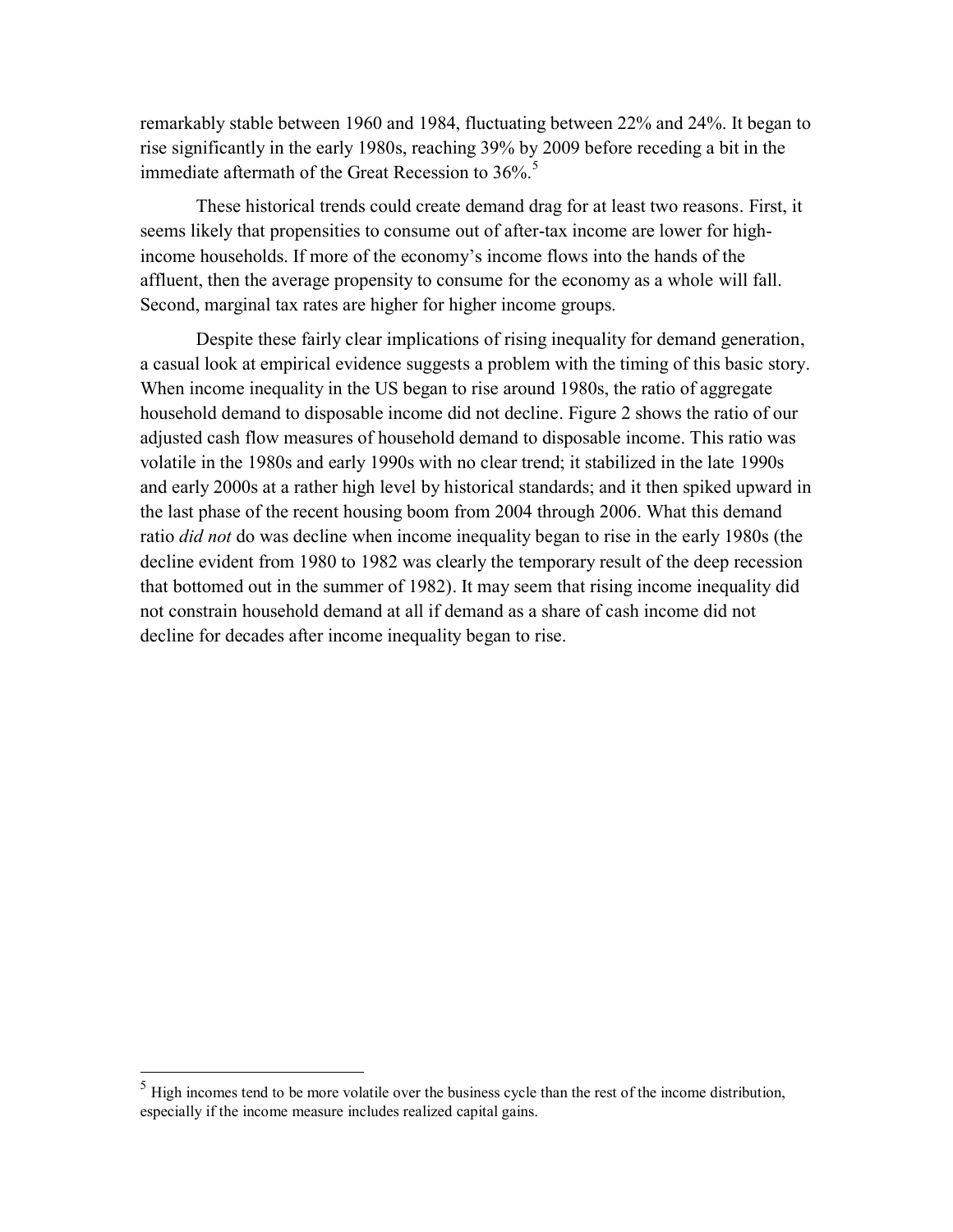

**Figure 2 – Household Demand to Disposable Income** 

In CF we propose that this simple interpretation is misleading because it ignores important financial dynamics of the household sector, dynamics that would ultimately prove unsustainable and trigger the Great Recession. We argue that the demand drag from rising income inequality was *postponed* in the US economy by massive household borrowing. The rise in the household debt-disposable income ratio is well known. Figure 3 shows that ratio using the new adjusted cash flow income concept and measure of household debt developed in Cynamon and Fazzari (2015b).<sup>6</sup> After a period of stability from the early 1960s through the 1970s, the debt-income ratio clearly begins to rise around 1980, at roughly the same time that income inequality begins to increase.

 $<sup>6</sup>$  We adjust the household sector measure of debt from the Flow of Funds Accounts to exclude liabilities of</sup> non-profit institutions.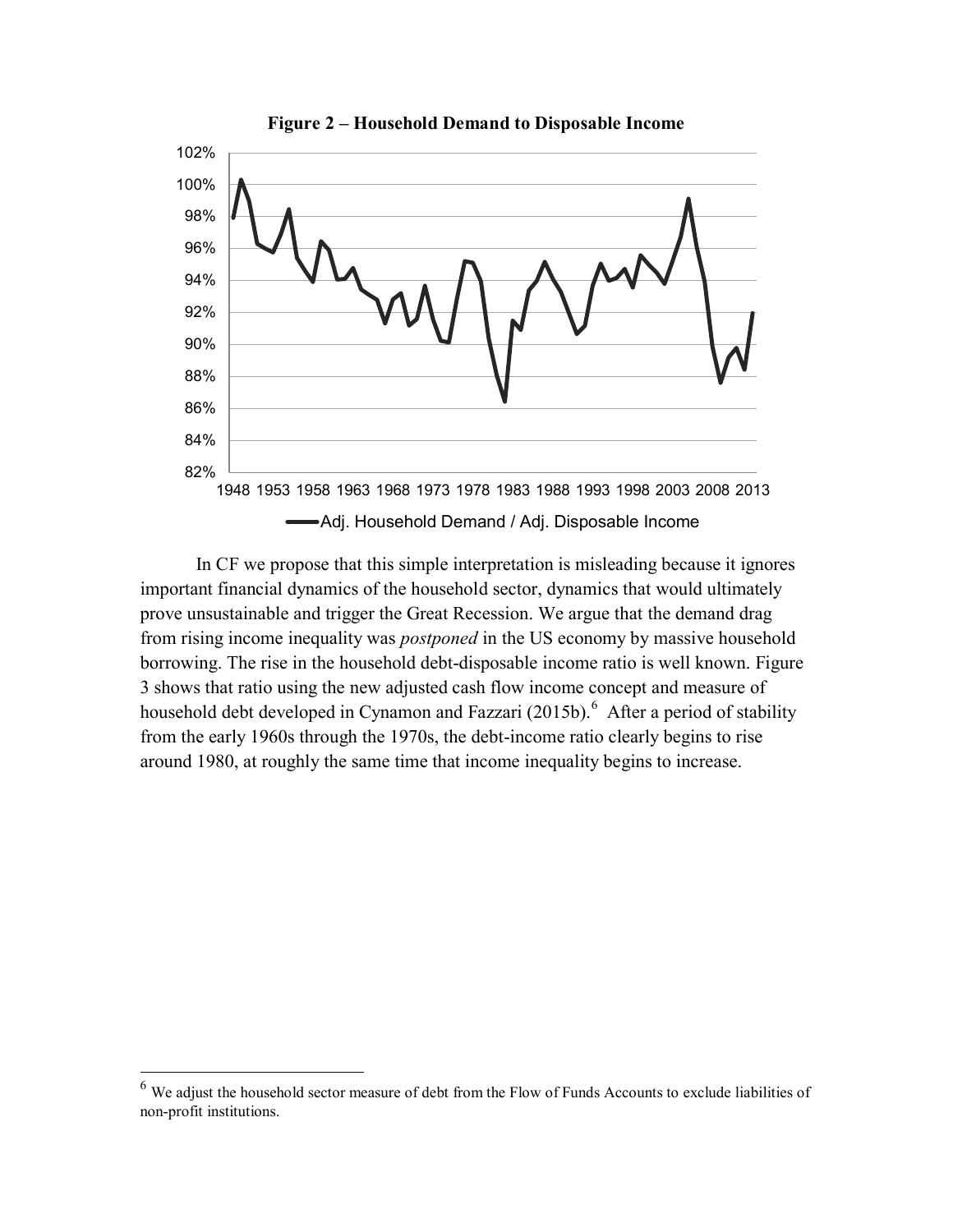

**Figure 3 – Household Debt to Disposable Income**

What kind of evidence can be used to assess the view that rising income inequality played an important role in the run up of debt prior to Great Recession? In CF we show that rising inequality occurred, in part, as the result of a drop of real income growth for the bottom 95 percent of the income distribution. We show that for this group to keep its balance sheet stable under these circumstances it would have had to lower its ratio of spending to income. Furthermore, real interest rates rose substantially around the same time that income inequality began to increase. As emphasized by Mason and Jayadev (2014), this fact would have required a further reduction in the spending-income ratio to maintain a stable debt-income ratio. Consistent with the aggregate demand rate data in figure 2 above, we present original evidence in CF to show that the demand rate of the bottom 95% did not decline, if anything it increased modestly. The predictable result of slower income growth, higher real interest rates, and a ratio of spending to income that did not decline was a dramatic increase in the debt-income ratio. While that outcome is evident in aggregate data in figure 3, CF further links the leveraging of the household sector to rising inequality by showing that the rise in debt-income was much more severe for the bottom 95% of the income distribution than for the top 5%.<sup>7</sup>

Perhaps the most important result from the disaggregated data in CF is difference between what happens to consumption spending across the two income groups that we study once the Great Recession hits. The mainstream life-cycle model of consumer

<sup>&</sup>lt;sup>7</sup> The empirical evidence in CF is based on NIPA measures of personal consumption expenditure and disposable income rather than the adjusted cash flow measures highlighted in this article. This is because the information necessary to disaggregate the adjusted measures is not available.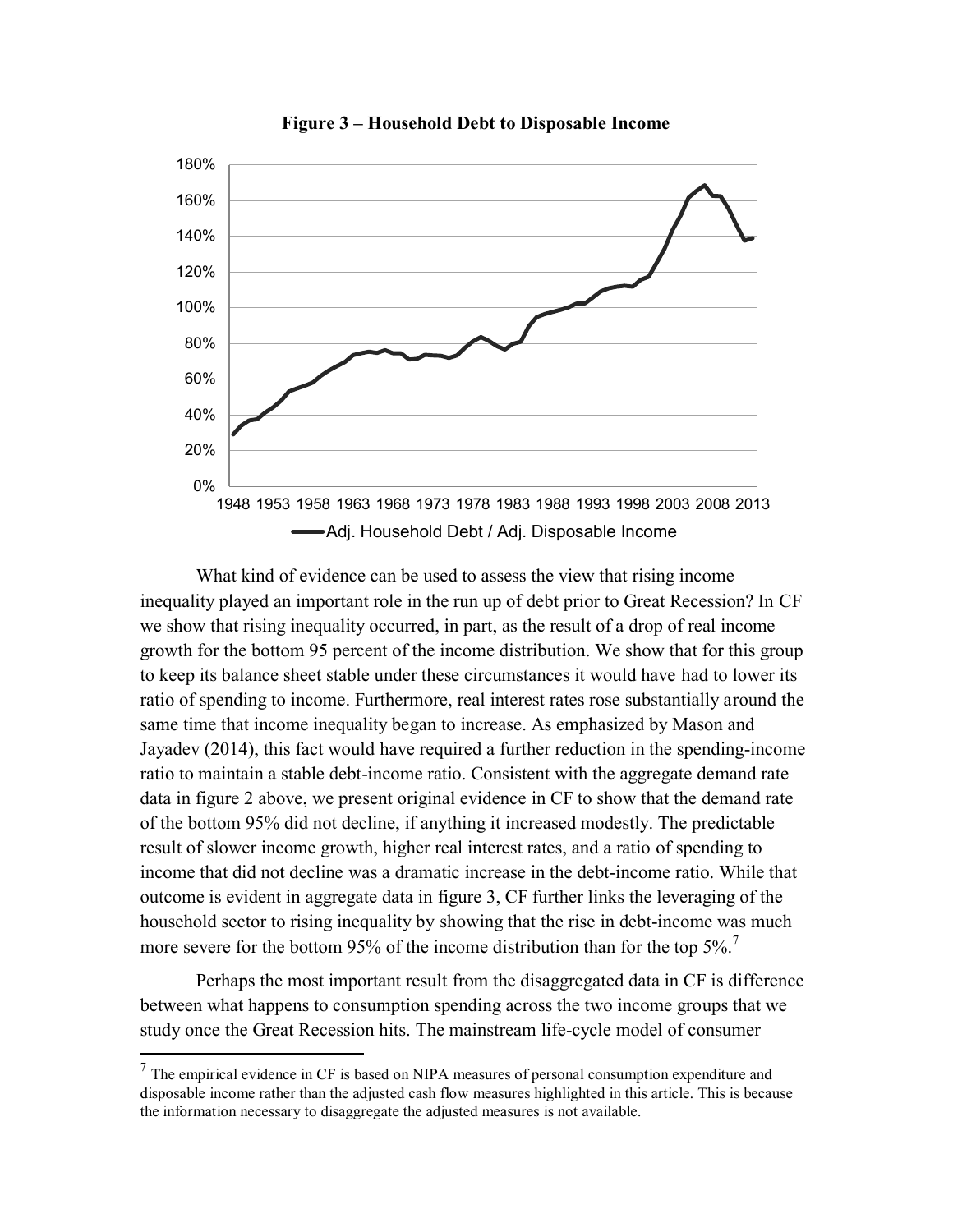behavior predicts that households will try to smooth consumption through a recession, even as income declines. If this model is correct, then the consumption-income ratio should rise in recessions. Indeed, this is what we find in CF for the top 5% group in every recession since the beginning of our disaggregated data series in 1989. The effect is particularly strong in the sharp contraction of income during the Great Recession. But things are quite different for the bottom 95 percent. The consumption-income ratio for this group *declines* substantially in the Great Recession, from a 2005 peak to a trough in 2010. This outcome is consistent with our interpretation of the way that rising inequality and household borrowing interacted to affect US macroeconomic dynamics in recent years. From the early 1980s until the eve of the Great Recession, the bottom 95% maintained high consumption despite their stagnating incomes, postponing demand drag from rising inequality. The result was an ultimately unsustainable, but persistent, increase in household leverage and financial fragility. When the financial crisis of the Great Recession cuts off the access to new debt for much of the bottom 95%, their consumption spending is forced back onto a lower path. But even though this path is more consistent with the financial circumstances of the bottom 95%, it no longer generates the demand necessary to keep economy near full employment.

The evidence discussed in this section makes a strong case that the consumption gap evident in figure 1 above is to a large extent the result of declining spending by the group of households that received a lower share of income as inequality increased. The demand drag from rising income inequality was deferred for a number of years by massive borrowing by the same group, but that process came to an end with the financial crisis. The consequent demand gap from the bottom 95% has not been offset by the spending from the top 5%, which should not be surprising. Our evidence implies that it was the bottom 95% that were spending unsustainably prior to the Great Recession. There is no reason to think that the top 5% were under-consuming in any sense before 2007. When the debt and spending dynamics of the bottom 95% hit the wall, therefore, there was an insufficient boost in demand from the affluent to offset the shortfall in bottom 95% consumption.

### **Inequality and Demand in the Aftermath of the Great Recession**

 $\overline{a}$ 

As we have discussed, the US recovery from the Great Recession has been disappointing, an outcome that we attribute in large part to the impact of rising income inequality on household demand. Figure 4 provides some support for this interpretation. It shows the profile of real adjusted household demand following each US recession since 1974. Real demand is indexed to 100 in the year preceding the recession and the profiles extend for seven years<sup>8</sup>. In the four cycles prior to the Great Recession, real household

 $8\,$  We choose seven years because our adjusted demand data end in 2013, seven years from the 2006 peak prior to the Great Recession.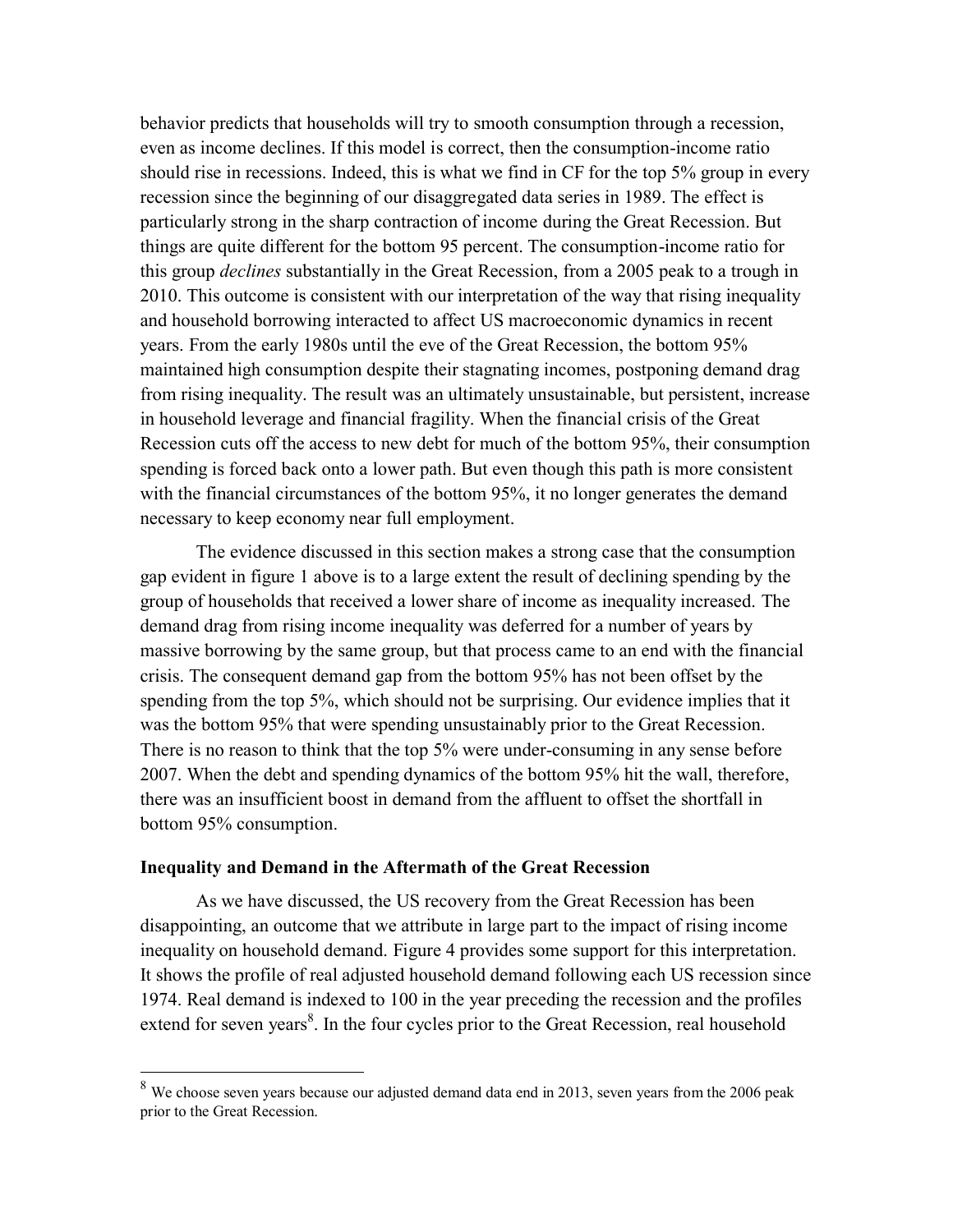demand recovered after seven years to a level that averaged 18% higher than the prerecession peak. But seven years after the peak of the Great Recession, real household demand is just 2% above its 2006 peak. The household sector is not even close to playing its typical role in generating demand in the aftermath of the Great Recession.



**Figure 4 – Real Household Demand Profiles from Peak Prior to Each Recession**

Let us consider the quantitative effect of rising income inequality as a possible explanation of this recent history by estimating a counterfactual for what household demand might now look like with income shares of the 5% and 95% groups representative of the shares that prevailed before the rise in inequality. We modify the aggregate demand-driven growth model from Fazzari et al. (2013) to account for distributional shifts, an approach consistent with the intrinsic Keynesian theoretical context. In that model, the steady-state growth path at any point in time is given by autonomous demand multiplied by a term that is a dynamic extension of the simple Keynesian multiplier (see equation 3.7). For the purposes here, this multiplier can be approximated by the inverse of one minus the household demand-income ratio.<sup>9</sup> Suppose that there are two income groups, *H* and *L.* Denote the marginal propensity to consume

<sup>&</sup>lt;sup>9</sup><br>This approximation ignores investment accelerator terms that would raise the multiplier somewhat. But it also ignores endogenous imports that would reduce the multiplier. The net effect of these two factors is likely small compared with the household demand terms analyzed in the text. The actual path of output need not converge to a steady-state growth path in the model, but in this case the steady-state path provides an approximation to the bottom range of cyclical growth.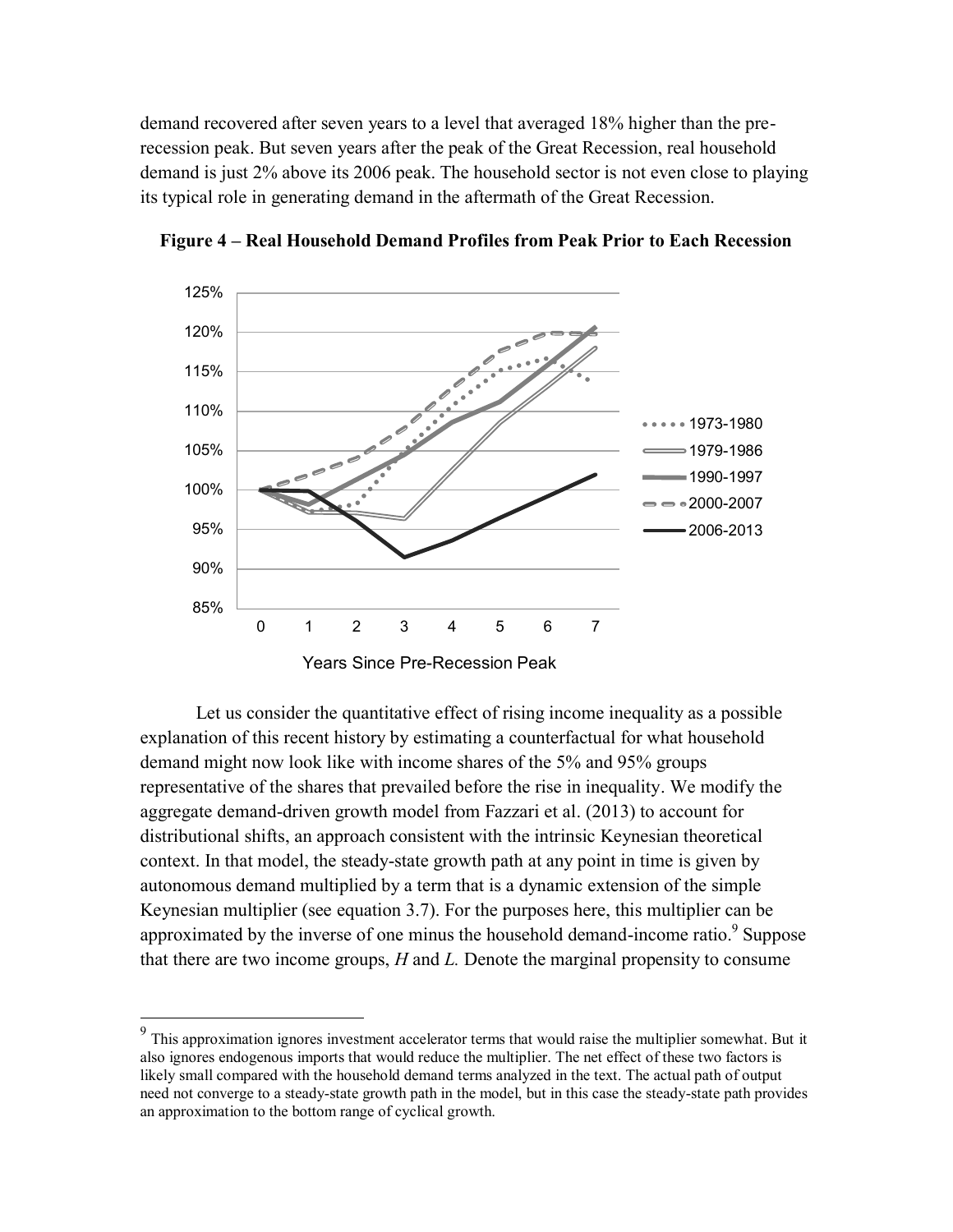out of after-tax income for group *j* as  $\lambda_j$  and the marginal tax rate as  $\tau_j$ . Let  $\lambda_H$  be the share of income earned by the high-income group *H*. The multiplier is:

$$
M = \frac{1}{1 - \lambda_H \alpha_H (1 - \tau_H) - (1 - \lambda_H) \alpha_L (1 - \tau_L)}
$$

We can approximate the proportionate effect of income distribution on the level of output, for a given path of autonomous demand, by calibrating this formula and changing the distribution parameter  $\lambda_H$ .

The average, and approximately stable, pre-tax income share of the top 5% from the World Top Incomes database (including realized capital gains) was 22.8% from 1960 through 1984 which is our initial value for  $\lambda_H$ . This share rose to 38.7% in 2009 before dropping modestly in the years immediately following the Great Recession. We use the average top 5% share from 2008 through 2012 of 36.6% as the final value for  $\lambda_H$ . The marginal tax rate for the top 5%  $(\tau_H)$ , including federal and state income taxes and payroll taxes, is assumed to be 40%. We assume that the bottom 95% tax rate  $(\tau_L)$  is 20%. Consider three different settings for the marginal propensities to consume. First, let  $\alpha_L = 0.4$  and  $\alpha_H = 0.2$ . These settings represent the effect of temporary income shocks on consumption. The empirical values are consistent with the aggregate evidence presented by Johnson, et al. (2006) for the effect of the 2001 tax rebate on consumption (with the bottom 95% set at the top of the estimated MPC range and the top 5% set at the bottom). With these values, the multiplier *M* falls 3.7% as the distribution parameter  $\lambda_H$ goes from 22.8% to 36.6% (see table 1). This decline, which corresponds to a 4% reduction in GDP according to the model, is not trivial. But this calibration of the consumption parameters probably understates the output effects for this kind of counterfactual analysis. That is because the relevant experiment is not a temporary shock to income. Rather, it is a long-run change in the income growth path of the two distributional. In this case, the appropriate consumption propensities are much higher. The average share of after-tax income consumed by the bottom 95% and the top 5% from the data we develop in CF gives  $\alpha_L = 0.92$  and  $\alpha_H = 0.82$ . This difference between the two groups is smaller than implied by the temporary propensities used for our first case, but the nonlinear interaction of these parameters with the tax rates and the distribution parameter result in a much bigger effect on the multiplier, a decline of 9.5%. But the differential consumption rates from CF imply a lower difference between the groups than other estimates. For example, in a recent paper, Bakker and Felman (2014) estimate marginal propensities to consume of  $\alpha_L = 0.95$  and  $\alpha_H = 0.65$ , and others find even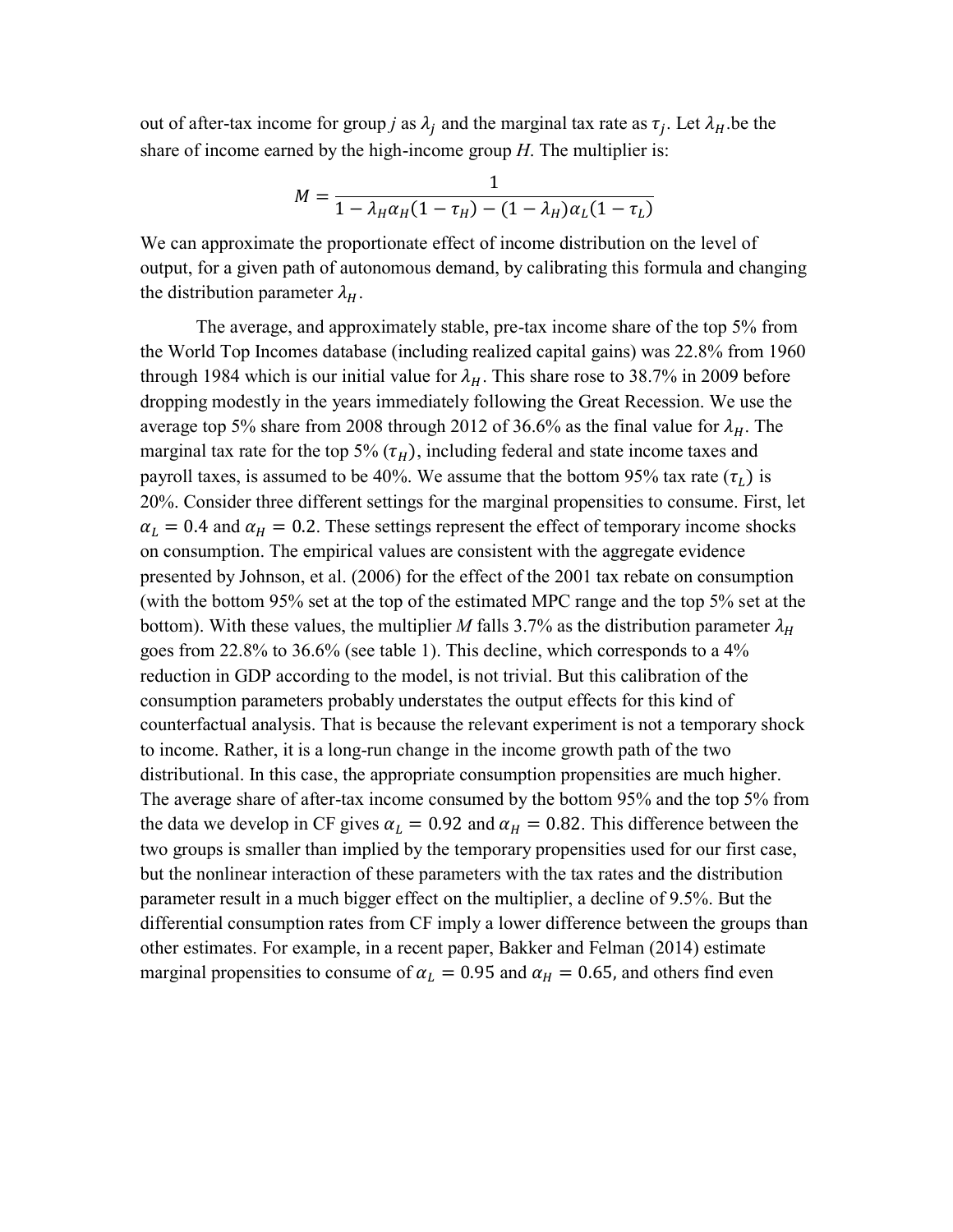larger differences<sup>10</sup> With the Bakker and Felman estimates, the multiplier declines by 13.6%.

| Source for MPC<br>Parameters   | Bottom 95%<br>MPC, $\alpha_L$ | Top $5\%$<br>MPC, $\alpha_H$ | Impact of Change in Shares<br>$(\Delta \lambda_{H})$ on the Multiplier, $\Delta M$ |
|--------------------------------|-------------------------------|------------------------------|------------------------------------------------------------------------------------|
| Johnson <i>et al.</i> $(2006)$ | 0.40                          | 0.20                         | $-3.7\%$                                                                           |
| CF                             | 0.92                          | 0.82                         | $-9.5\%$                                                                           |
| Bakker and Felman (2014)       | 0.95                          | 0.65                         | $-13.6\%$                                                                          |

**Table 1 – Calibrated Effects of Change in Distribution on the Multiplier** 

Note: These results assume marginal tax rates for the bottom 95% ( $\tau_L$ ) and top 5% ( $\tau_H$ ) of 0.20 and 0.40 respectively. The change in the pre-tax income share of the top 5%  $(\Delta \lambda_H)$  is 22.8% to 36.6%.

Let us put these results into perspective. The distributional shift was not a sudden shock, but a slow process that took place over decades. And any effect on consumption of this shift did not necessarily occur at the same time as the change in distribution: as discussed previously the demand drag from rising inequality was postponed by household sector borrowing. But now that the borrowing binge is over, we argue that the distributional shift is constraining the growth path of household demand. The numerical results show that current output could easily be 10% or more below the demand-led growth path that could prevail if the distribution of income between the bottom 95% and top 5% were at levels consistent with the roughly stable income shares of the 1960s and 1970s. These issues should be studied with a more complete dynamic model that accounts for the interaction of changing income distribution, the run-up of household borrowing, and the end of the borrowing boom. But the first steps presented here show that it is entirely plausible that the magnitude of rising inequality that actually occurred in the US over recent decades is large enough to explain a large shortfall of household demand, like the one apparent in figure 1.

# **Demand Generation and Economic Democracy**

 $\overline{a}$ 

We present the case in this article that the rise of inequality in the personal distribution of income has indeed become a barrier to growth and employment for the US economy. The effect of inequality on demand generation was postponed by massive consumer borrowing for an extended period prior to the Great Recession, but it now is holding back output and employment. The core of our argument is straightforward:

1. The US economy after the Great Recession has recovered slowly because of inadequate demand generation.

 $10$  Bakker and Felman (2014) estimate these parameters for the bottom 90% and top 10%, respectively. Differences in the consumption parameters between high and low income groups could be even larger. See Dynan et al. (2004) for example.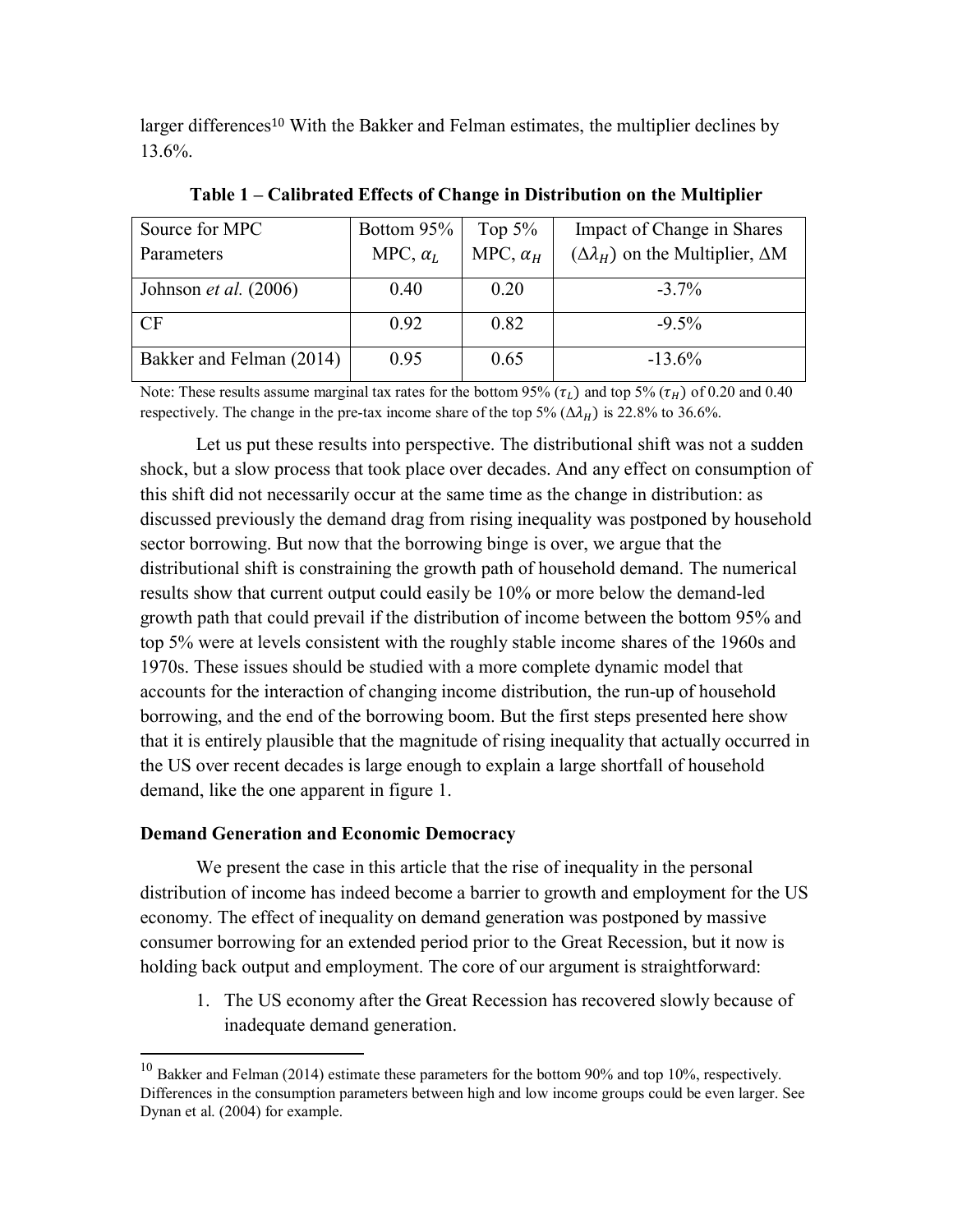- 2. Demand generation would be stronger if lower income groups received a higher share of total income.
- 3. The magnitude of this effect could be big enough to explain an output gap of about 10%, if not higher.

Figure 5 gives some additional perspective to this argument. It shows an index of real consumption growth for the bottom 95% and top 5% of the income distribution with data drawn from  $CF<sup>11</sup>$ 



**Figure 5 – Real Consumption Indices by Income Groups (1989 = 100)**

The figure illustrates several features of the analysis presented in this article. The overall impact of inequality is striking. Real consumption of the top 5% grew 77 percentage points more than consumption for the bottom 95% from 1989 to 2012. That is, real consumption growth for the top 5% was *more than double* that of everyone else. Also, notice that while the cumulative growth of the bottom 95% fell behind that of the top 5% after 1995, the consumption of the bottom group did grow through 2007, despite stagnant incomes for the same group. As discussed previously, the bottom 95% greatly increased their debt-income ratio through 2007 (much more than the top 5%). But when the expanding balance sheets of the bottom 95% hit the wall of the Great Recession and suddenly began to contract, the real consumption growth of this group came to a halt. The

 $11$  Again we note that the CF data are a decomposition of NIPA PCE rather than the adjusted household demand series we discuss elsewhere in this article because we do not have the information necessary to disaggregate adjusted demand.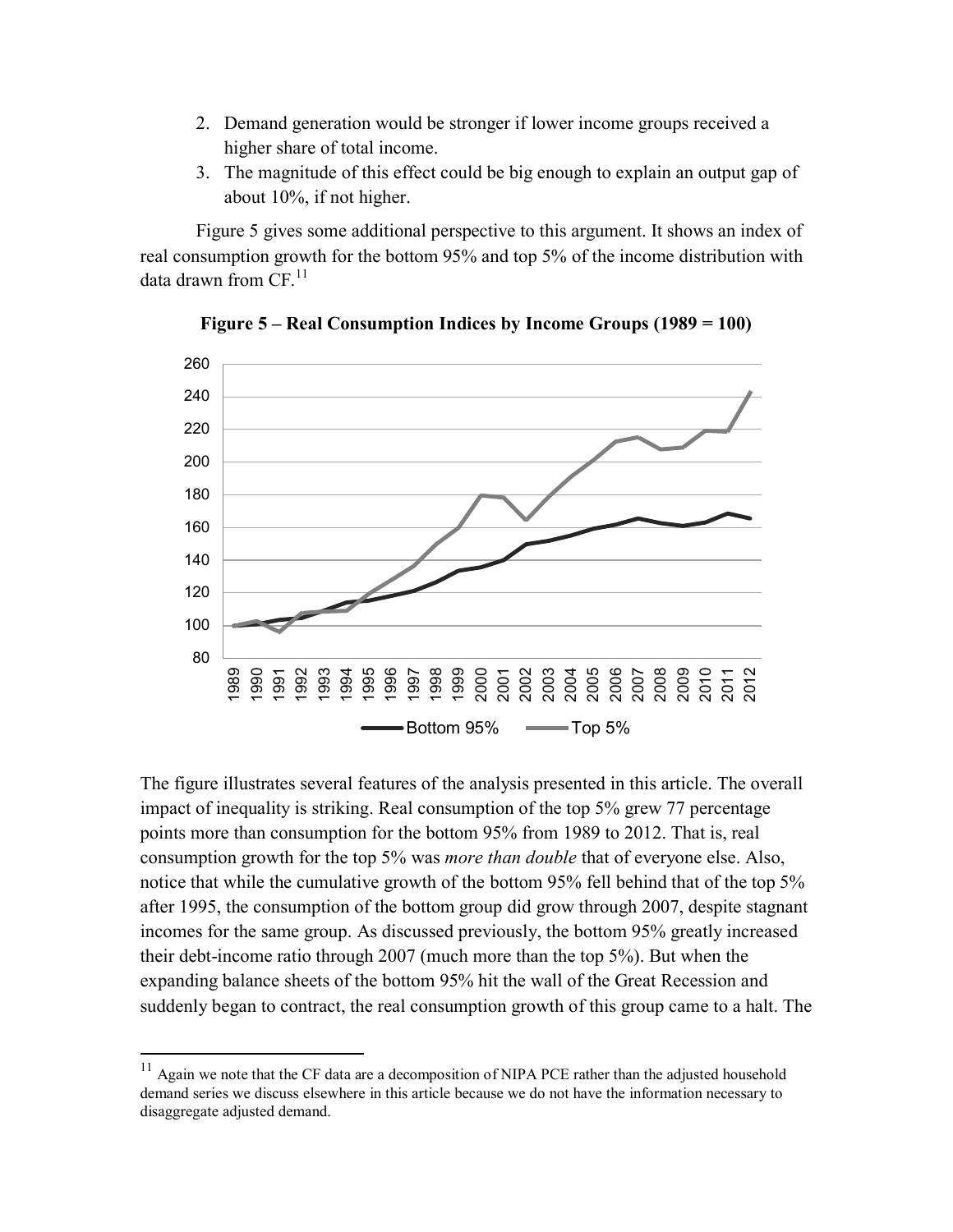consumption of the top 5% was also clearly affected by the Great Recession, but the effect was temporary.

The stagnation of bottom 95% consumption growth demonstrates the demand drag we attribute, in large part, to rising income inequality that has finally manifested itself in demand generation after the Great Recession. No doubt, the spending of the affluent is helping to power demand generation in the past few years, and that is an important reason why there is some recovery in the US economy. But the stagnation in the bottom 95%, which still accounted for over 70% of total PCE as of 2012, has opened a large gap in demand generation that has not been filled.

Should the demand generated by the affluent continue its strong upward trend (annualized real growth of 4.9% from 2009 through 2012), it will become more and more important to the health of the economy, a phenomenon already recognized in the popular press, if not academic analysis.<sup>12</sup> Perhaps robust spending of the rich as the engine of demand generation represents a new era for the US, and it may have the potential to close the kind of demand gap shown in figure 1 over the coming years. But this trend will likely exacerbate the social tension of rising economic inequality that is becoming more prominent in US political discourse.<sup>13</sup> The structure of demand generation has become decidedly less democratic in recent years. The price paid in terms of a sluggish recovery from a historic recession is already high. This price will likely rise unless income inequality stabilizes or, better yet, reverses.

## **References**

- Bakker, B.B. and J. Felman. 2014. "The rich and the Great Recession," IMF Working Paper 14/225.
- Barba, A. and M Pivetti. 2009. "Rising household debt: Its causes and macroeconomic implications—a long period analysis," *Cambridge Journal of Economics*, 33(1), 113- 137.
- Cynamon, B.Z. and S.M. Fazzari. 2013. Household spending and debt: sources of past growth—seeds of recent collapse, in Cynamon, B.Z., S.M. Fazzari, and M. Setterfield, eds., *After the Great Recession The Struggle for Economic Recovery and Growth*. New York: Cambridge University Press, chapter 6, 127-157.

<sup>12</sup> For example, see "The Middle Class is Steadily Eroding. Just Ask the Business World," *New York Times*, February 3, 2014, page A1 and "How a Two-Tier Economy is Reshaping the U.S. Marketplace," *Wall Street Journal*, January 29, 2015, page A1.

 $13$  Even vounger politicians in the Republican Party are talking about addressing economic inequality, a new phenomenon among a political group that until recently often labeled any discussion of inequality as "class warfare." See Thomas Edsall, "The Republican Discovery of the Poor," *New York Times*, February 11, 2005.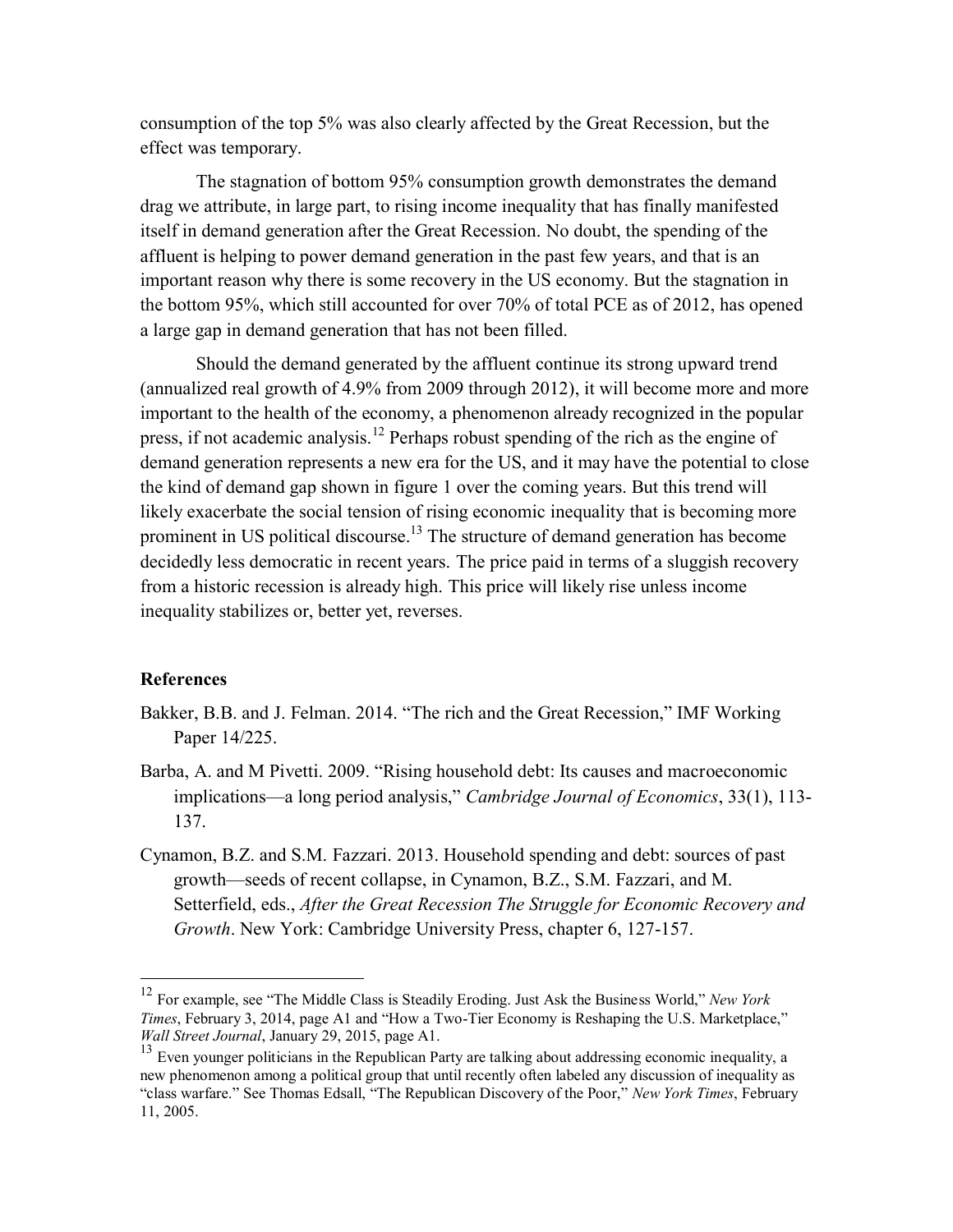and . 2015a. "Inequality, the Great Recession, and Slow Recovery," *Cambridge Journal of Economics*, forthcoming.

- \_\_\_\_\_ and \_\_\_\_\_. 2015b. "Household Income, Demand, and Saving: Deriving Macro Data with Micro Data Concepts" (March 27, 2014). Available at SSRN: [http://ssrn.com/abstract=2211896.](http://ssrn.com/abstract=2211896)
- Dutt, A.K. 2006. "Maturity, stagnation, and debt: A Steindlian approach," *Metroeconomica*, 57, 339-364.
- Dynan, K., J. Skinner and S.P. Zeldes. 2004. Do the rich save more? *Journal of Political Economy*, vol. 112, no. 2, 397-444.
- Fazzari, S.M., P. Ferri, and E. Greenberg. 1998. "Aggregate demand and firm behavior: a new perspective on Keynesian microfoundations," *Journal of Post Keynesian Economics*, 20(4), 527-58.
- Hein, E. 2014. *Distribution and Growth after Keynes,* Cheltenham, UK: Edward Elgar.
- Johnson, D.S., J.A. Parker, and N.S. Souleles. 2006. "Household expenditure and the income tax rebates of 2001," *American Economic Review*, 96(5), 1589-610.
- Lavoie, Marc. 2014. *Post-Keynesian Economics: New Foundations*, Northhampton, MA: Edward Elgar.
- Mason, J.W. and A. Jayadev. 2014a. 'Fisher dynamics' in US household debt, 1929- 2011, *American Economic Journal: Macroeconomics*, vol. 6, no. 3, 214-34.
- Palley, T.I. 2002. "Economic contradictions coming home to roost? Does the US economy face a long-term aggregate demand generation problem?" *Journal of Post Keynesian Economics*, 25, 9-32.
	- \_\_\_\_\_. "Keynesian models of deflation and depression revisited," *Journal of Economic Behavior and Organization*, 68(1), 167-77.
- Setterfield, M., ed. 2010. *Handbook of Alternative Theories of Economic Growth,*  Northampton, MA: Edward Elgar.
- Setterfield, M. and Y.K. Kim. 2014. "Debt Servicing, Aggregate Consumption, and Growth," manuscript.
- Summers, L.H. 2014a. US economic prospects: secular stagnation, hysteresis, and the zero lower bound, *Business Economics*, 49(2), 65-73
	- \_\_\_\_\_. 2014b. Reflections on the 'New Secular Stagnation Hypothesis, in C. Teulings and R. Baldwin, eds., *Secular Stagnation: Facts, Causes and Cures*, chapter 1, 27- 40, VoxEU.org eBook,

[http://www.voxeu.org/sites/default/files/Vox\\_secular\\_stagnation.pdf](http://www.voxeu.org/sites/default/files/Vox_secular_stagnation.pdf)